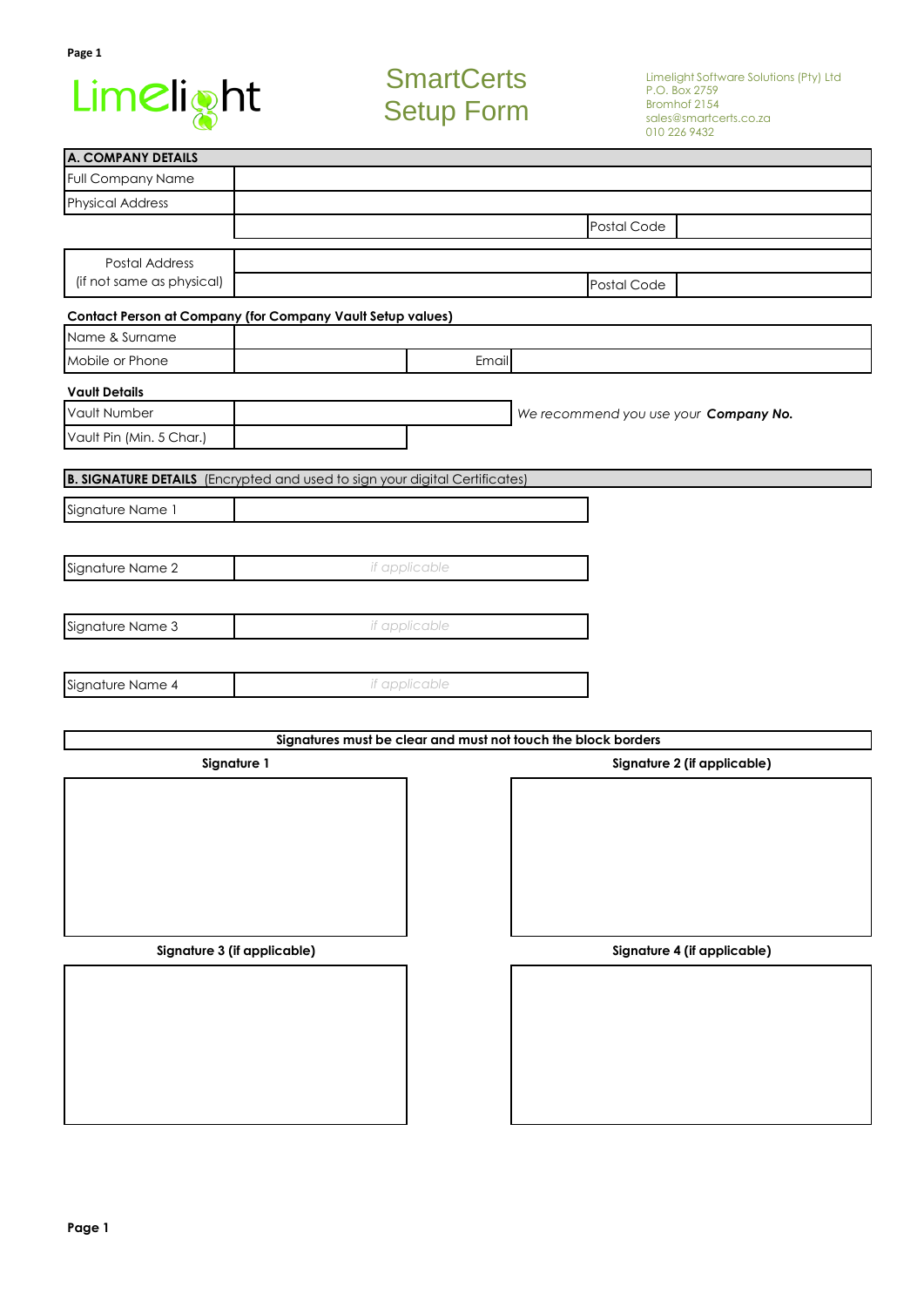# Limelight

**Page 2**

# **SmartCerts** Setup Form

Limelight Software Solutions (Pty) Ltd P.O. Box 2759 Bromhof 2154 sales@smartcerts.co.za 010 226 9432

| <b>C. INVOICE DETAILS</b>                                                                            | Please note that all amounts below exclude Vat |                                                                                    |                                                    |            |                        |  |  |  |
|------------------------------------------------------------------------------------------------------|------------------------------------------------|------------------------------------------------------------------------------------|----------------------------------------------------|------------|------------------------|--|--|--|
| Vat Number:                                                                                          | Attention:                                     |                                                                                    |                                                    |            |                        |  |  |  |
| Email for invoice:                                                                                   |                                                |                                                                                    |                                                    |            |                        |  |  |  |
| 1st Invoice Amount                                                                                   | Set-up Fee:                                    | R 2,500.00                                                                         | <b>Extras Required:</b>                            |            | R 0.00                 |  |  |  |
|                                                                                                      | Certificate Template Fee:                      | R 1,000.00                                                                         | First Credits (Min 100):<br><b>Total Excl. Vat</b> | 100        | R 850.00<br>R 4,350.00 |  |  |  |
| <b>D. REQUIREMENTS AND PREFERENCES</b>                                                               |                                                |                                                                                    |                                                    |            |                        |  |  |  |
|                                                                                                      |                                                |                                                                                    |                                                    |            |                        |  |  |  |
| Please select the options you require below. Please ask us to take you through if unsure of options. |                                                |                                                                                    |                                                    |            |                        |  |  |  |
|                                                                                                      |                                                | Due to the Popi act, would you like to show the full ID number on the certificate? |                                                    | Yes<br>Yes | No                     |  |  |  |
| If no, would you like us to replace the 8th and 10th digit with a *?                                 |                                                |                                                                                    |                                                    |            | No                     |  |  |  |
| Would you like your certificate numbers to be automated (recommended)?                               |                                                |                                                                                    |                                                    | Yes        | No                     |  |  |  |
| Do you use multiple certificate types such as "Attended" & "Competent"?                              |                                                |                                                                                    |                                                    |            | No                     |  |  |  |
| Do you require space for delegate marks/scores (e.g.: 50%)?                                          |                                                |                                                                                    |                                                    |            | No                     |  |  |  |
| Do you do SAQA Unit Standards ?                                                                      |                                                |                                                                                    |                                                    | Yes        | No                     |  |  |  |
| . If so, do you have multiple Unit Standards for any courses?                                        |                                                |                                                                                    |                                                    | Max no     | No                     |  |  |  |
| Do you provide courses requiring capacity, code and tonnage?                                         |                                                |                                                                                    |                                                    | Yes        | No                     |  |  |  |
| . If so, do you include restrictions on these courses at a delegate level?                           |                                                |                                                                                    |                                                    | Yes        | No                     |  |  |  |
|                                                                                                      |                                                | Only for companies doing 'Continuous Professional Development (CPD)'               |                                                    |            |                        |  |  |  |
| Do you want CPD points shown on Certificates?                                                        |                                                |                                                                                    |                                                    | Yes        | No                     |  |  |  |
| . If so, are the points awarded at a Course or delegate level?                                       |                                                |                                                                                    |                                                    | Course     | Delegate               |  |  |  |
| Do you require cards?                                                                                |                                                |                                                                                    |                                                    | Yes        | <b>No</b>              |  |  |  |
| If yes, please select from the below options:                                                        |                                                |                                                                                    |                                                    |            |                        |  |  |  |
| <b>Option 1:</b> 1 card per page, emailed to delegate & loaded to Vaults                             |                                                |                                                                                    |                                                    | Yes        | No                     |  |  |  |
| Option 2: 5 cards per page and emailed direct to you & your Vault                                    |                                                |                                                                                    |                                                    | Yes        | No                     |  |  |  |
| Option 3: 5 cards per page, emailed to you & your clients Vault                                      |                                                |                                                                                    |                                                    | Yes        | No                     |  |  |  |
| Do you need a blank space to put a photo on the card?                                                |                                                |                                                                                    |                                                    | Yes        | No                     |  |  |  |
| Please select your SmartStamp Option below:                                                          |                                                |                                                                                    |                                                    |            |                        |  |  |  |
| <b>Option 1:</b> Your logo, Cert Title & QR Code (recommended)                                       |                                                |                                                                                    |                                                    | Yes        | No                     |  |  |  |
| Option 2: Your logo & Cert Title                                                                     |                                                |                                                                                    |                                                    | Yes        | No                     |  |  |  |
| Option 3: Cert Title & QR Code                                                                       |                                                |                                                                                    |                                                    | Yes        | No                     |  |  |  |
|                                                                                                      |                                                |                                                                                    |                                                    |            |                        |  |  |  |

#### **Below is a checklist of the items, e.g. logos and templates, we require for your set-up.**

 **Templates:** Please send your current certificate layout/s.

 **Logo:** Please send good quality company logo file in jpg or png or similar Microsoft format.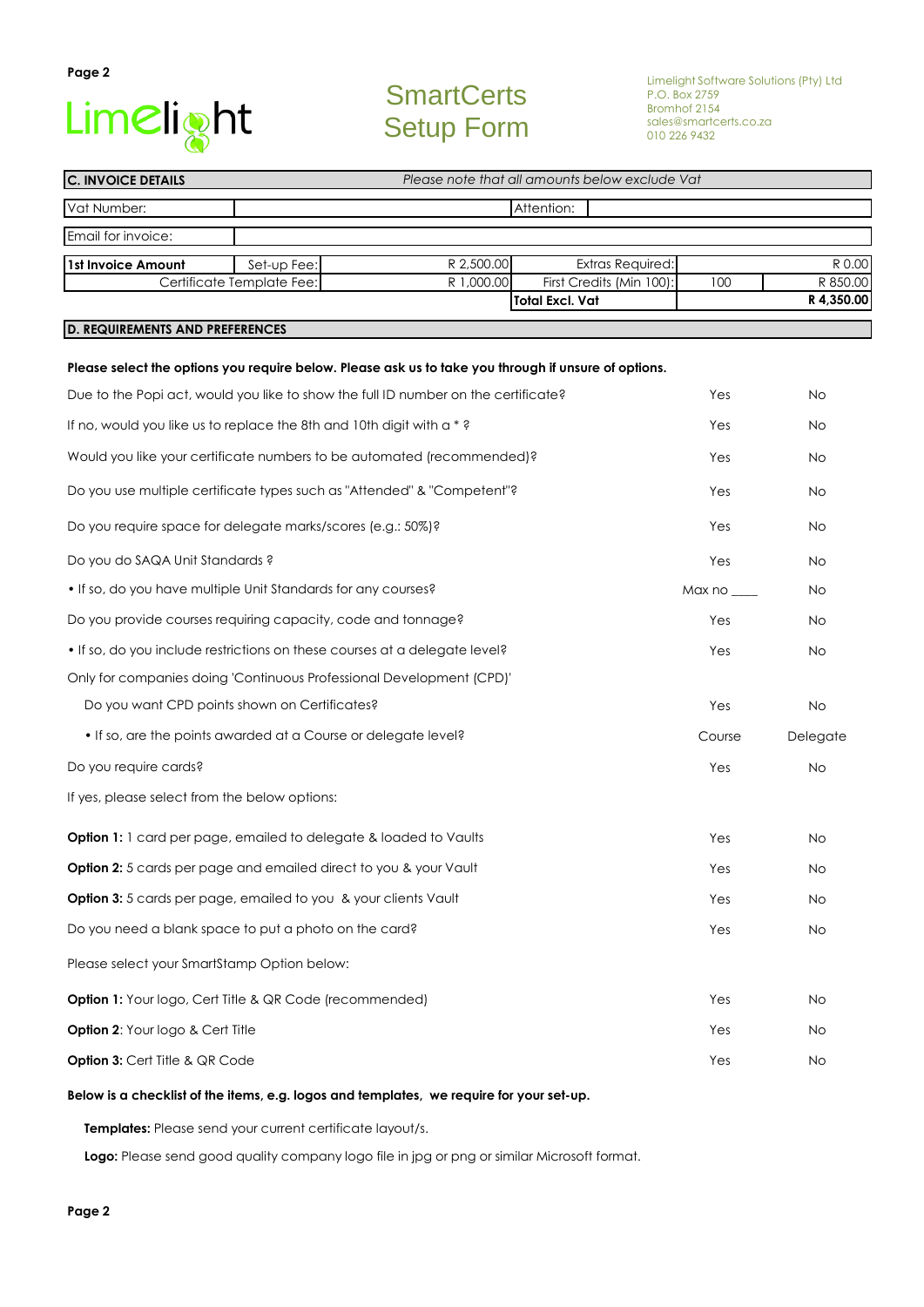

## **SERVICE DESCRIPTION AND COSTS**

Costs are paid for in the form of credits purchased. Credits never expire. SmartCerts service is a non-contract based solution. Costs are incurred for each delegate processed.

#### **Once-Off Costs (Excl. Vat):**

| R 3,500.00 |
|------------|
| R 1.000.00 |
| R 2,500.00 |
|            |

## **Costs (Excl. Vat):**

Per delegate processed

#### *Per delegate processed (1 credit) includes:*

- 1. Creation of delegate certificate, loaded to your online Vault.
- 2. Delegate certificate loaded to your clients Vault (optional per delegate).
- 3. Delegate certificate loaded to delegates own Vault, with your branding (optional per delegate).
- 4. Delegate Card, loaded to Vaults (cards are optional per course).
- 5. Email of Certificate and Card to delegate and / or your client.
- 6. SMS to delegate with link to enable download and store of certificate and Card to mobile.
- 7. QR Code on Certificate and Card so they can be verified as genuine.
- 8. Email summary report to you after each Course sheet is run, with attached Excel Run Statistic Report.
- 9. Email summary report to your client after each run, with Vault login details (if applicable).
- 10. Daily emails of all upcoming expiring certificates (by course & delegate) & full monthly Reminder Reports.
- 11. Detailed, period specific, delegate matrix report generated and emailed to you (on request).

#### **IN OTHER WORDS - EVERYTHING**

#### **Important points:**

- 1. Companies and delegates **do not pay** anything for their Vaults or usage thereof.
- 2. If you stop using the service, company & delegates still keep their Vaults and certificates.

3. Vaults are secure document repositories. They canbe used to store other important documents.

## **Payment only becomes due when we have you running live on the service and you are happy it does everything that is stated above. There is NO risk or obligation to use our service.**

**Page 3**

R 8.50 *(1 credit)*